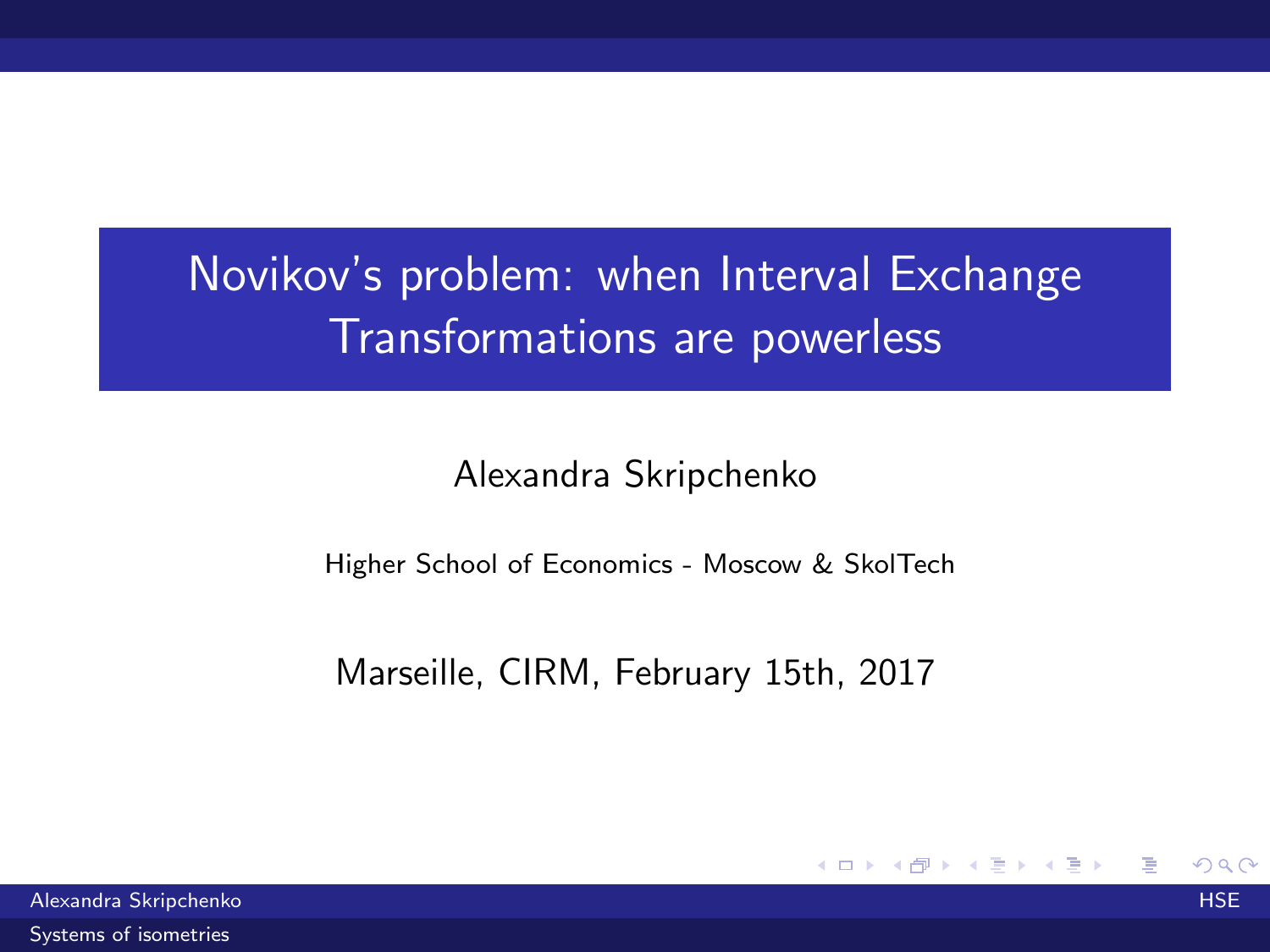In 1982 S. P. Novikov posed a problem of asymptotic behavior of plane sections of triply periodic surface.

- $\hat{M}$  triply periodic surface in  $\mathbb{R}^3$ ;
- $\alpha_c$  :  $h_1x_1 + h_2x_2 + h_3x_3 = c$  family of planes orthogonal to some fixed direction  $H = (h_1, h_2, h_3)$ ;

### Question: asymptotic behavior of unbounded components of  $\hat{M} \cap \alpha_c$ ?

The same problem can be presented in terms of the measured foliations on the surface:

\n- $$
\pi : \mathbb{R}^3 \to \mathbb{T}^3
$$
;
\n- $M = \pi(\hat{M})$  and  $F_{\omega}$  is a foliation on  $M$  induced by 1-form  $\omega = h_1 dx_1 + h_2 dx_2 + h_3 dx_3$ .
\n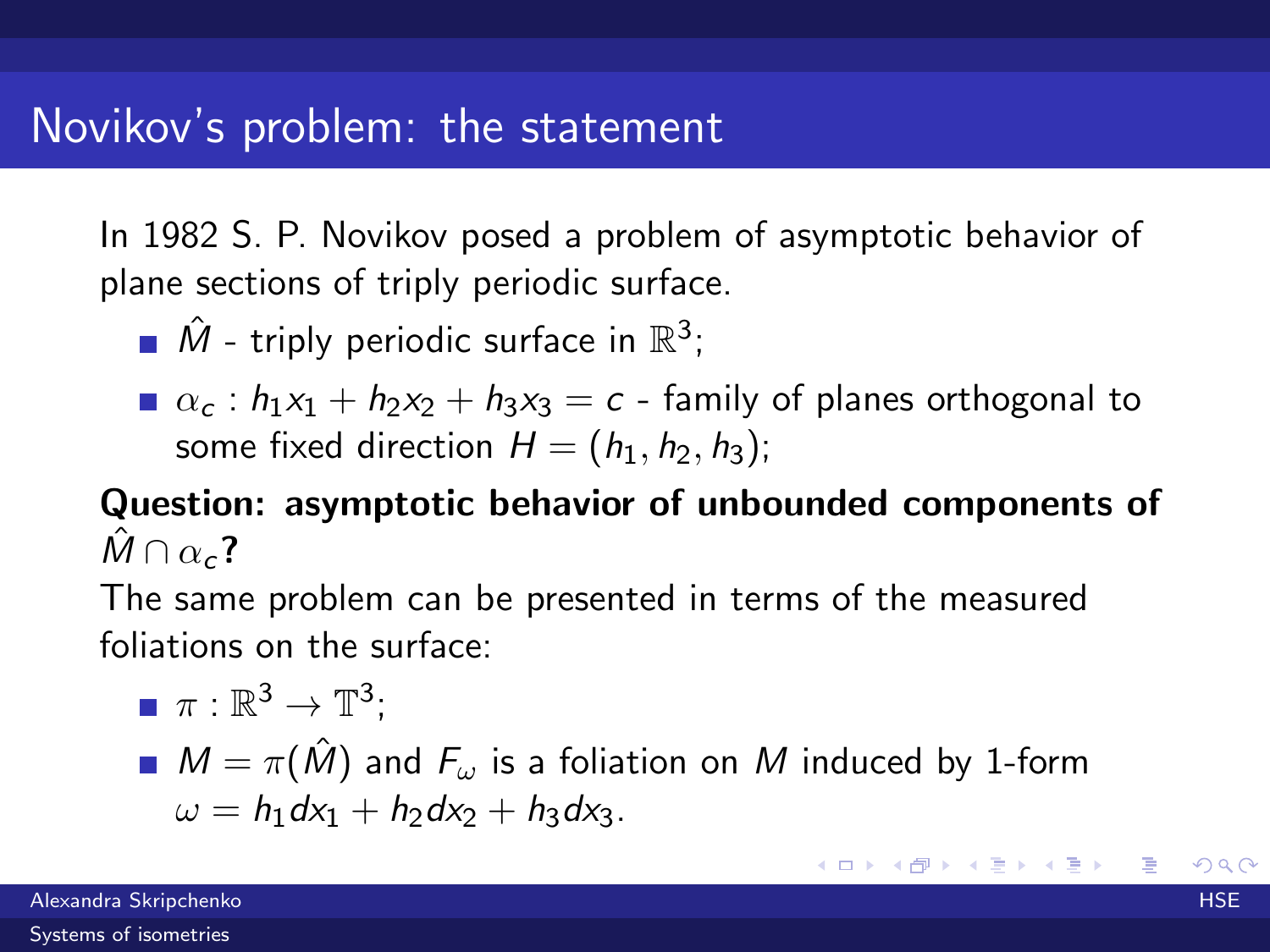# Triply periodic surface: fundamental domain - 1



Alexandra Skripchenko HSE

[Systems of isometries](#page-0-0)

E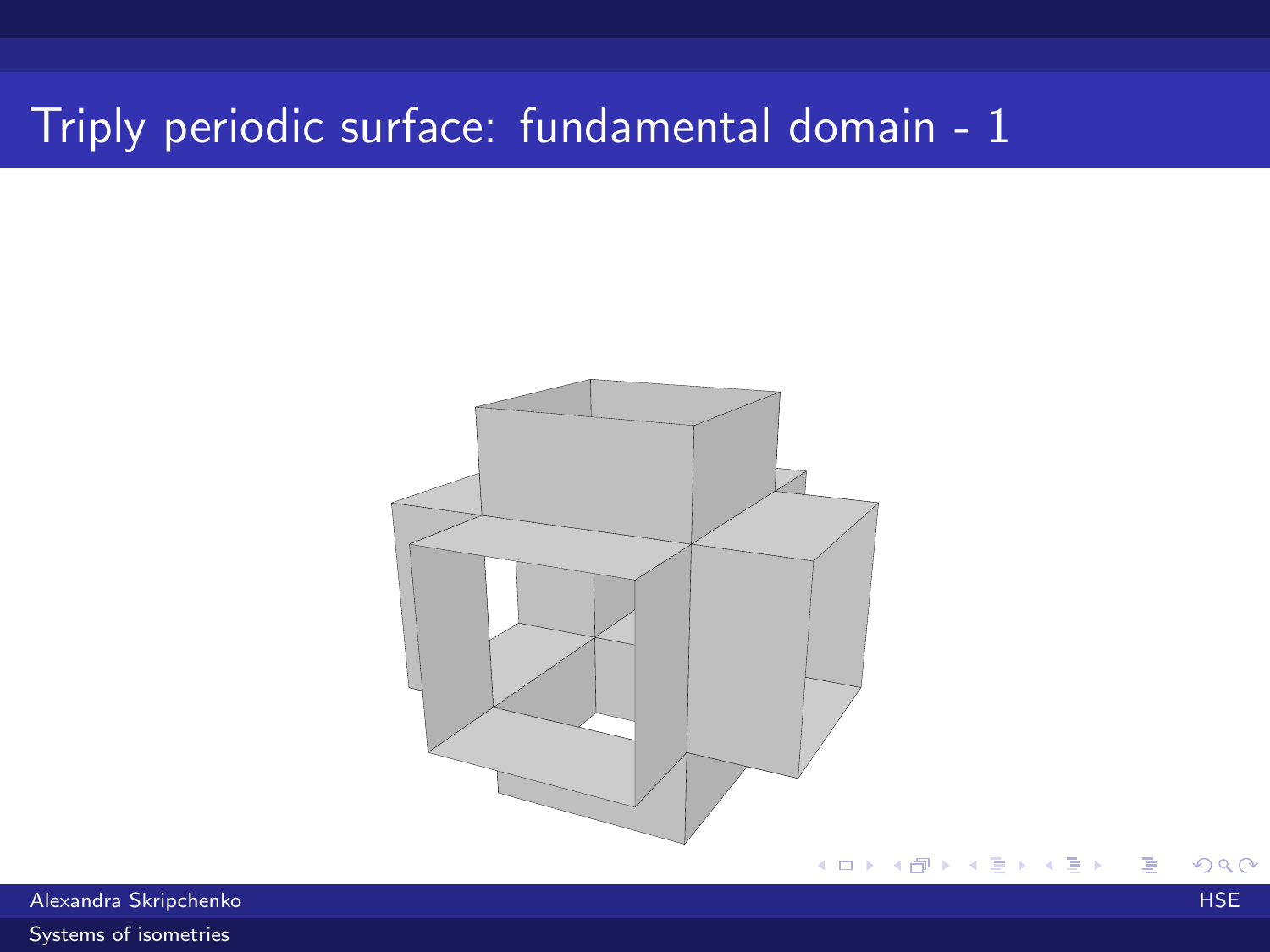# Triply periodic surface: fundamental domain - 2

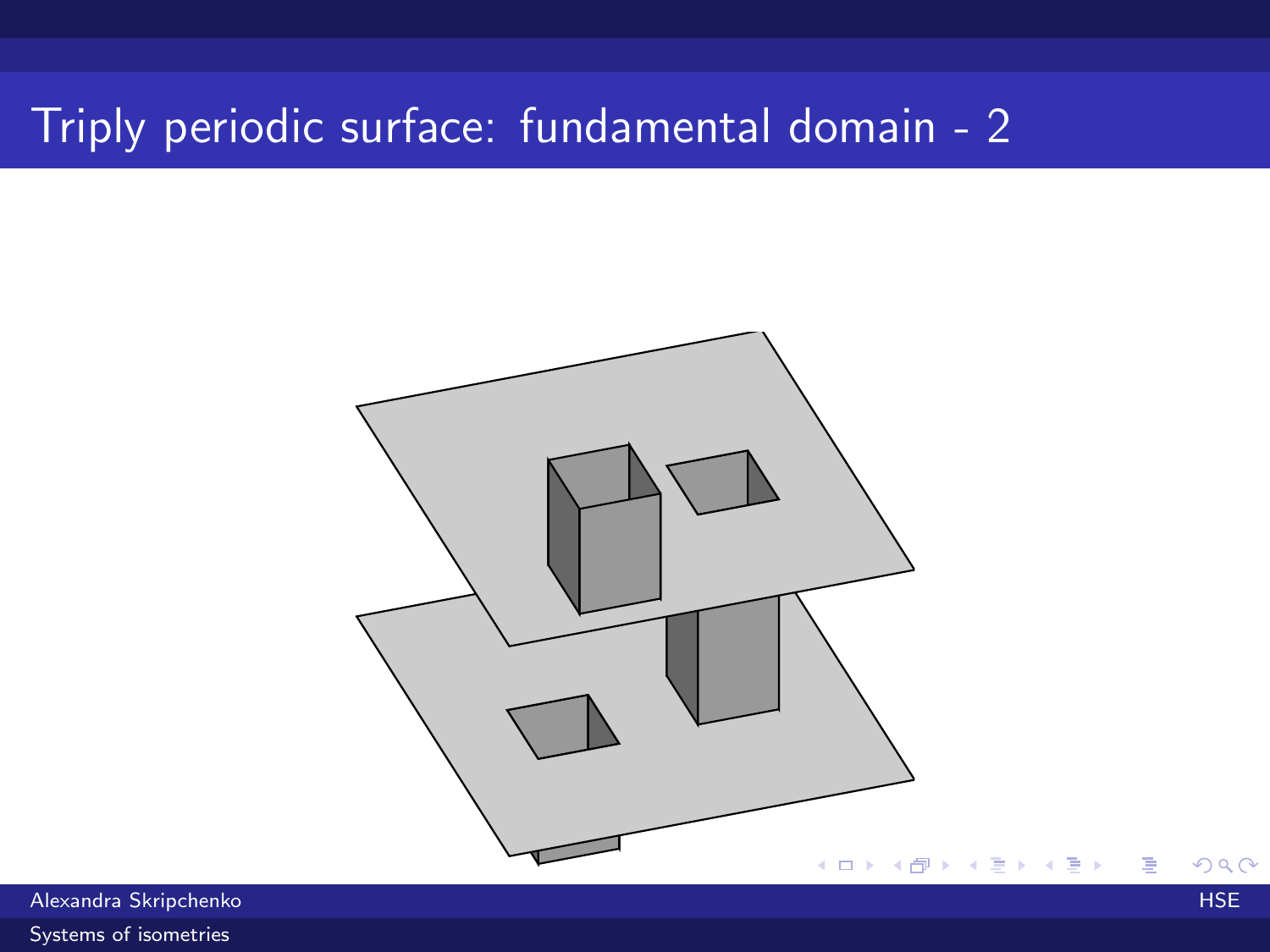# Triply periodic surface itself



Alexandra Skripchenko HSE [Systems of isometries](#page-0-0)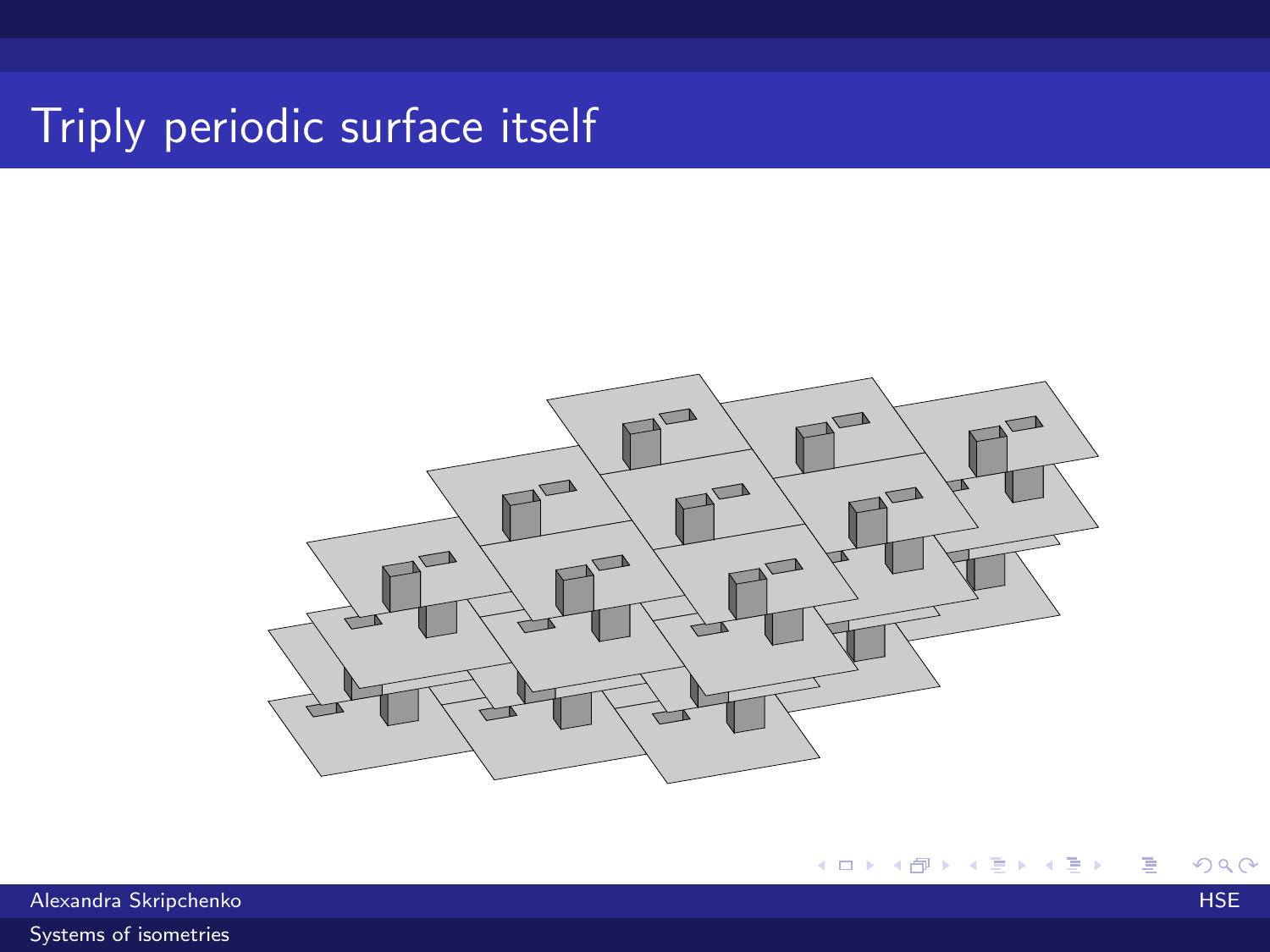### Plane sections



メロメ メタメ メミメ メミメ  $2990$ 重

Alexandra Skripchenko HSE [Systems of isometries](#page-0-0)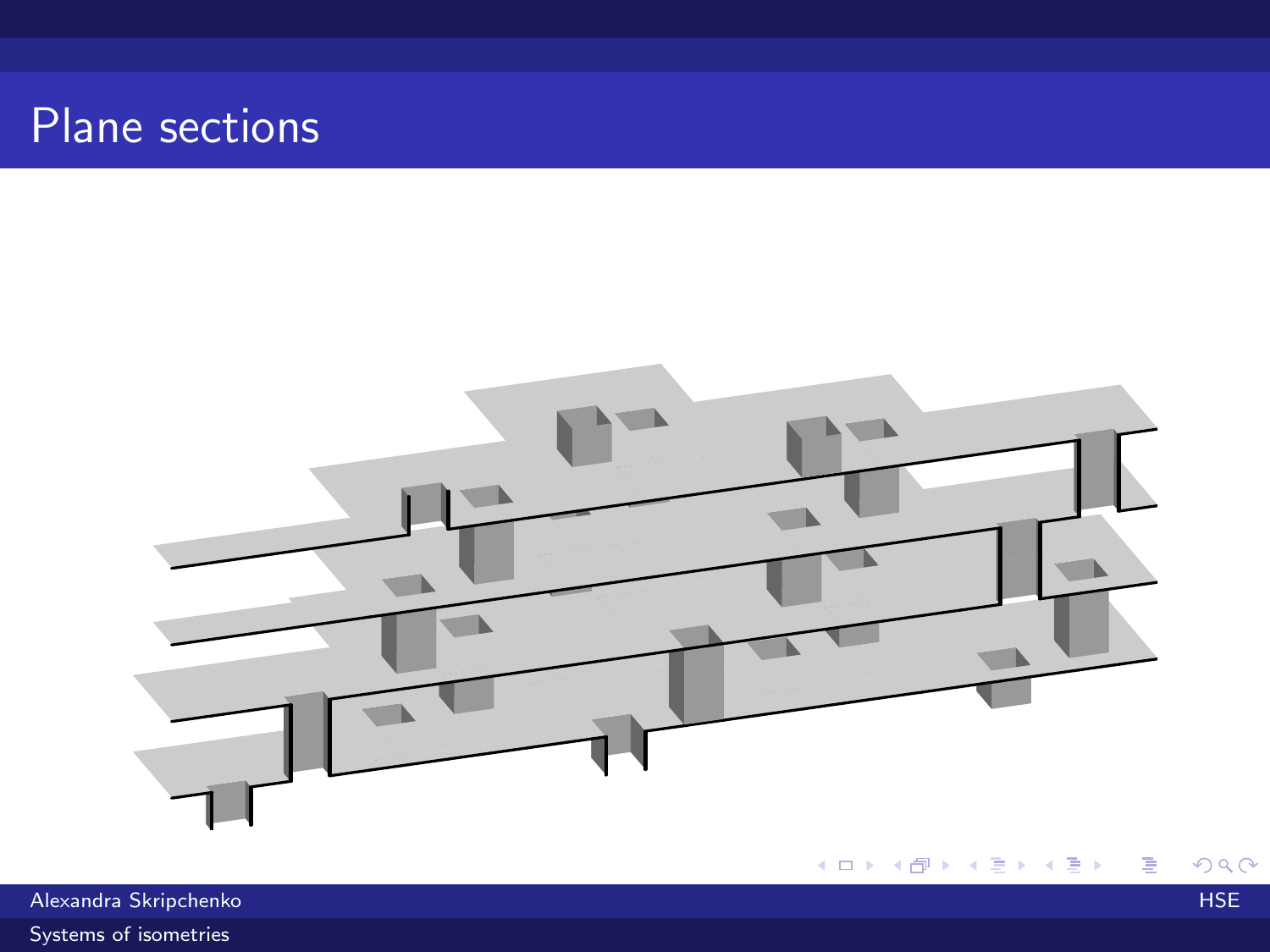# Chaotic sections



Alexandra Skripchenko HSE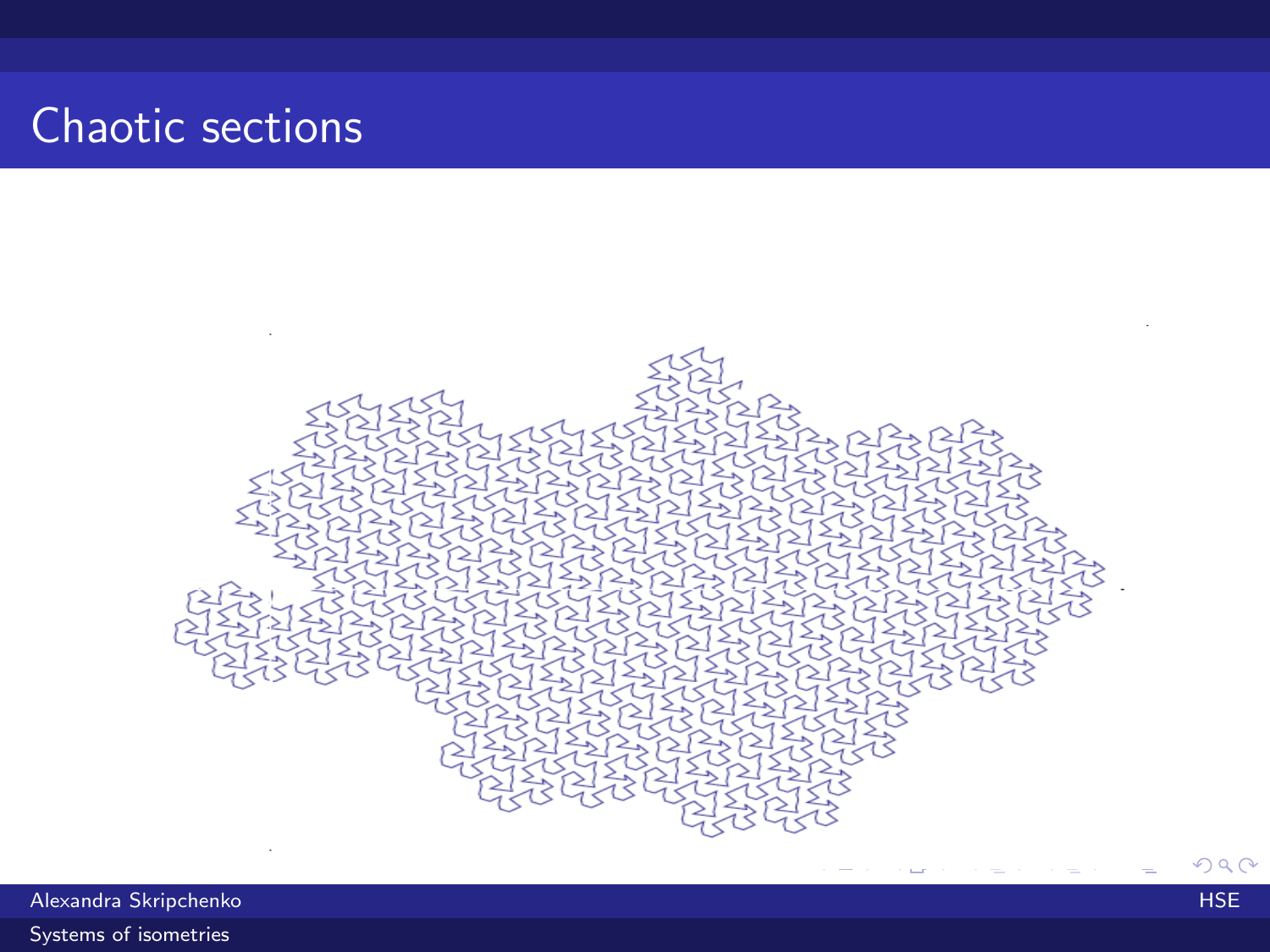### Interval Exchange Transformations: Definition

#### Definition

Let  $I \subset \mathbb{R}$  be an interval and  $\{A_i : i = 1 \cdots k\}$  be a partition of I. And interval exchange transformation is a bijective map  $\phi: I \rightarrow I$ which is a translation of each  $A_i$ .

Restriction of map on each  $A_i$  is  $\phi_i$  and  $\phi_i(A_i) = B_i$ . So,  $\{B_i : i = 1 \cdots k\}$  is also a partition of *I*. Two points  $x, y \in I$  belong to the same *orbit* of IET if there exists a word consisting of  $\phi_j$  and  $\phi_i^{-1}$  $j^{-1}$  that sends x to y.

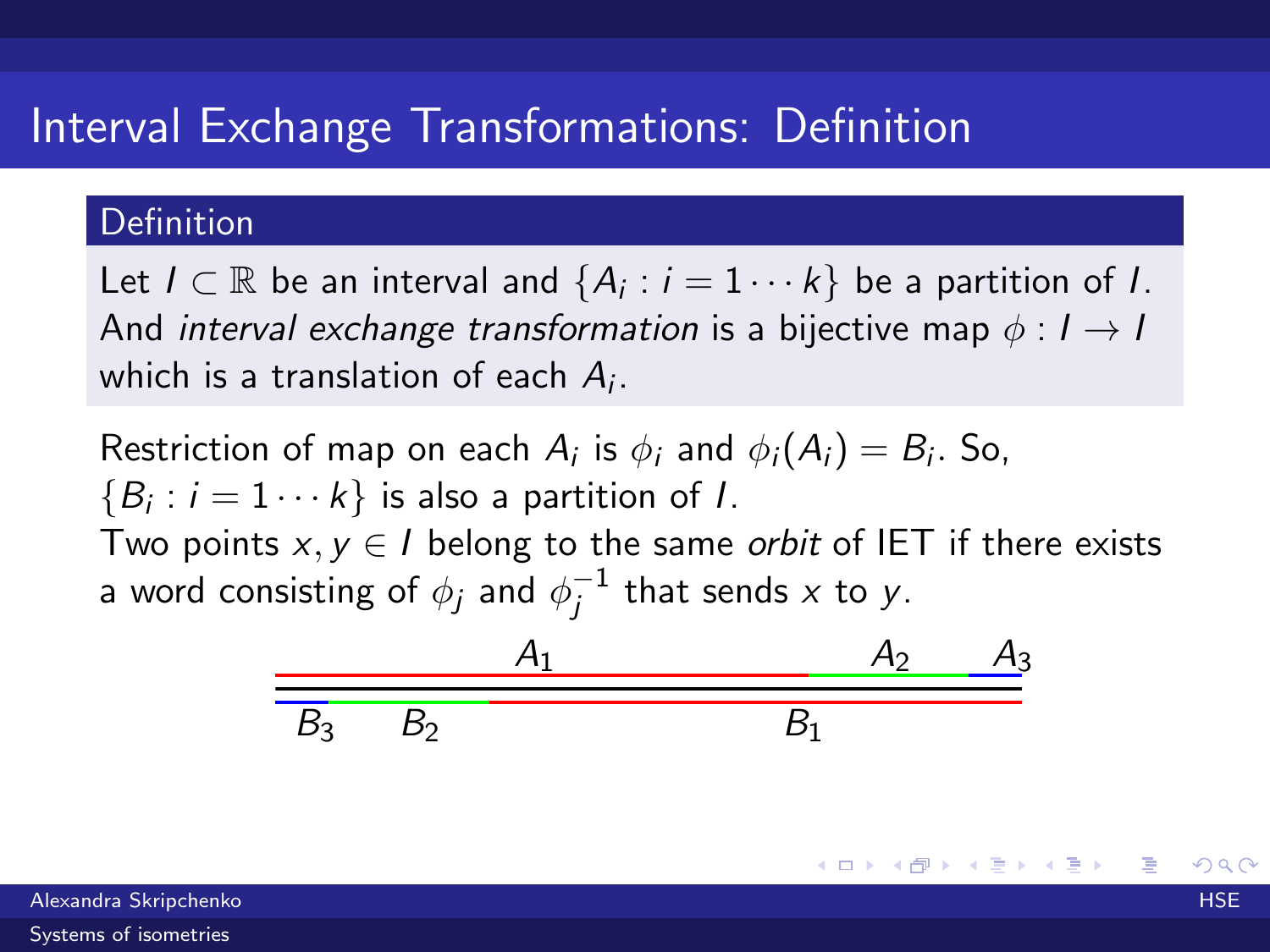# Interval Exchange Transformations: Main Results

#### Definition

IET is minimal if every orbit is everywhere dense.

Generic IET is minimal (M. Keane, 1975)

#### Definition

IET is uniquely ergodic if it admits exactly one invariant probability measure.

Almost every IET is uniquely ergodic (H. Masur - W. Veech, 1982). One can associate with each IET a dynamical cocycle (Zorich cocycle). Lyapunov spectrum of Zorich cocycle is simple (A. Avila - M. Viana, 2006).

イロメ イ部メ イミメ イモメ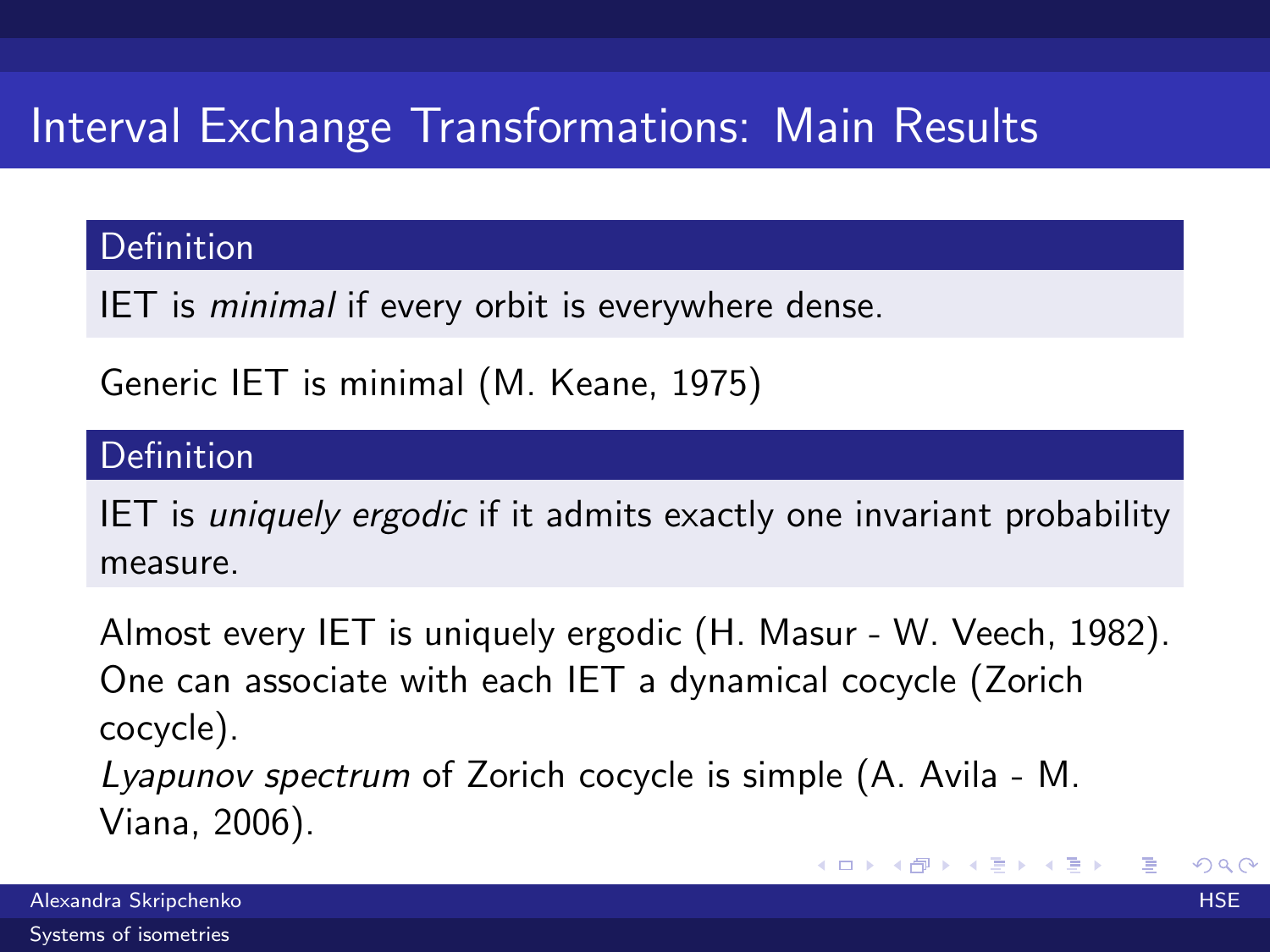### Systems of isometries: a new hope

Systems of isometries were introduced by D. Gaboriau, G. Levitt and F. Paulin in 1994.

#### Definition

A system of isometries is a pair  $S = (D, \{\phi_i\}_{i=1,\dots,k})$  where D is a multi-interval and each  $\phi_j:A_j\to B_j$  is an isometry between closed subintervals of D.



メロメ メ都 メメ きょ メモメ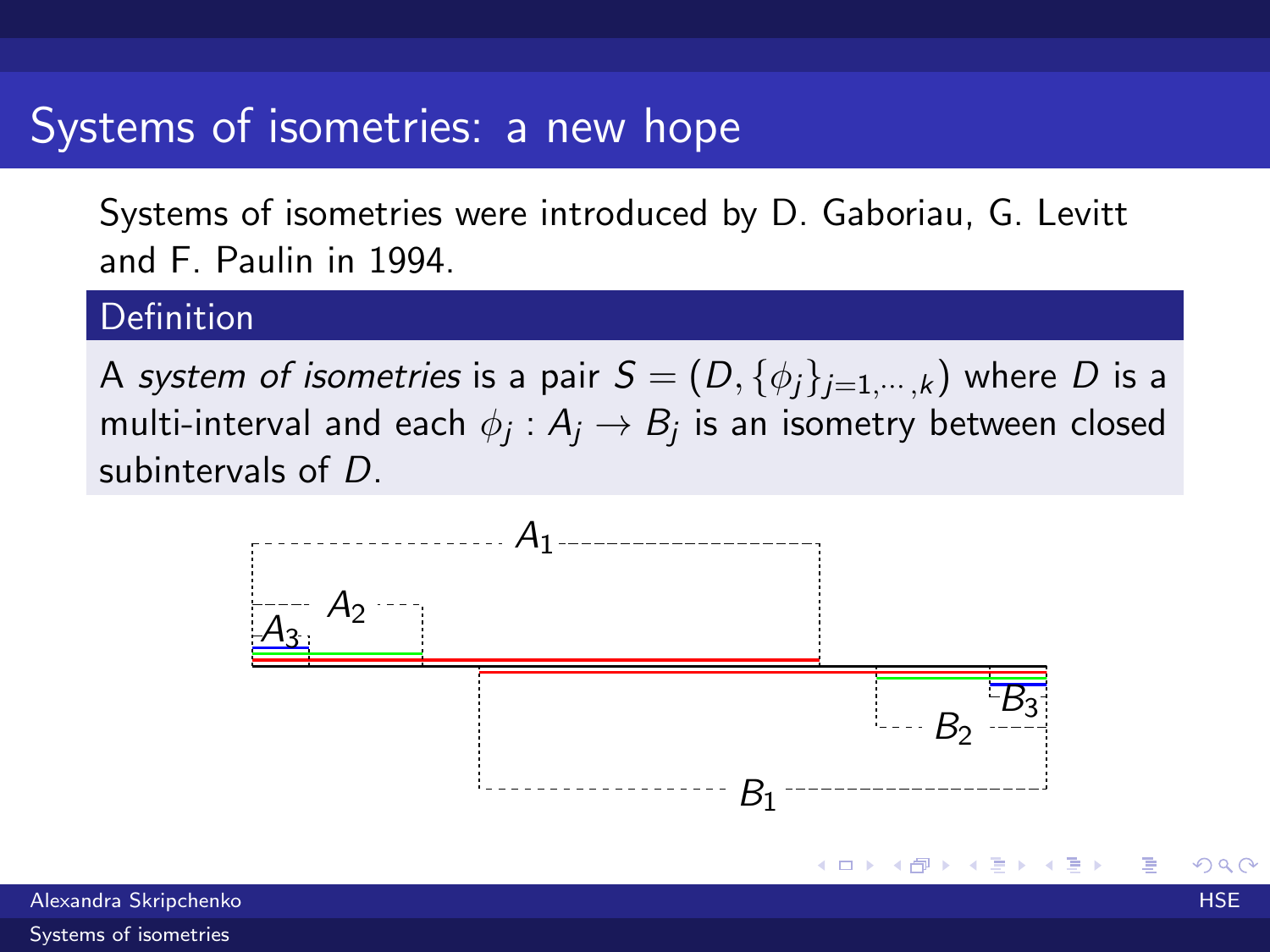# Systems of isometries of thin type

#### Definition

System of isometries S is called *balanced* if the following hold:

- all ends of D are covered by some subintervals  $A_i$  or  $B_i$ ;
- $\sum_{i=1}^{n} |A_i| = |D|$ , where  $|A|$  means length of subinterval A;

#### Definition

Balanced system of isometires is of thin type if all orbits are everywhere dense.

Thin case was discovered by G. Levitt in terms of  $\mathbb{R}$ -trees in 1993. Main conjecture: (S.P. Novikov - A. Maltsev, 2003; I. Dynnikov, 2008) Thin systems of isometries form a zero measure set in parameter space. イロト イ団 ト イヨト イヨト 一店

Alexandra Skripchenko HSE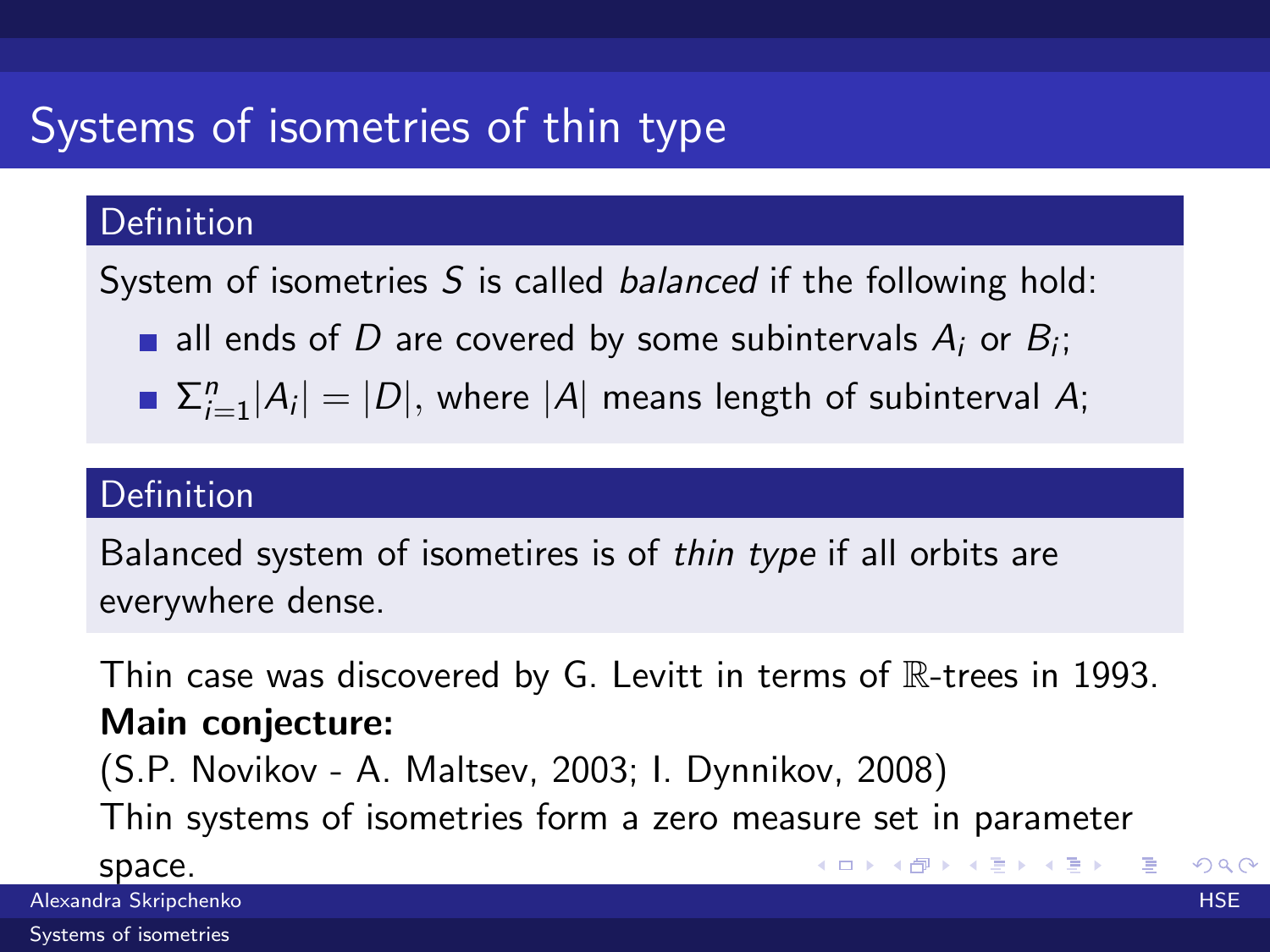### 2-dimensional foliated complex: suspension construction

There exists a kind of a suspension of systems of isometries that provides us with a foliated 2-complex  $(X, \omega)$ . Leaves of foliations correspond to orbits of systems.



Alexandra Skripchenko HSE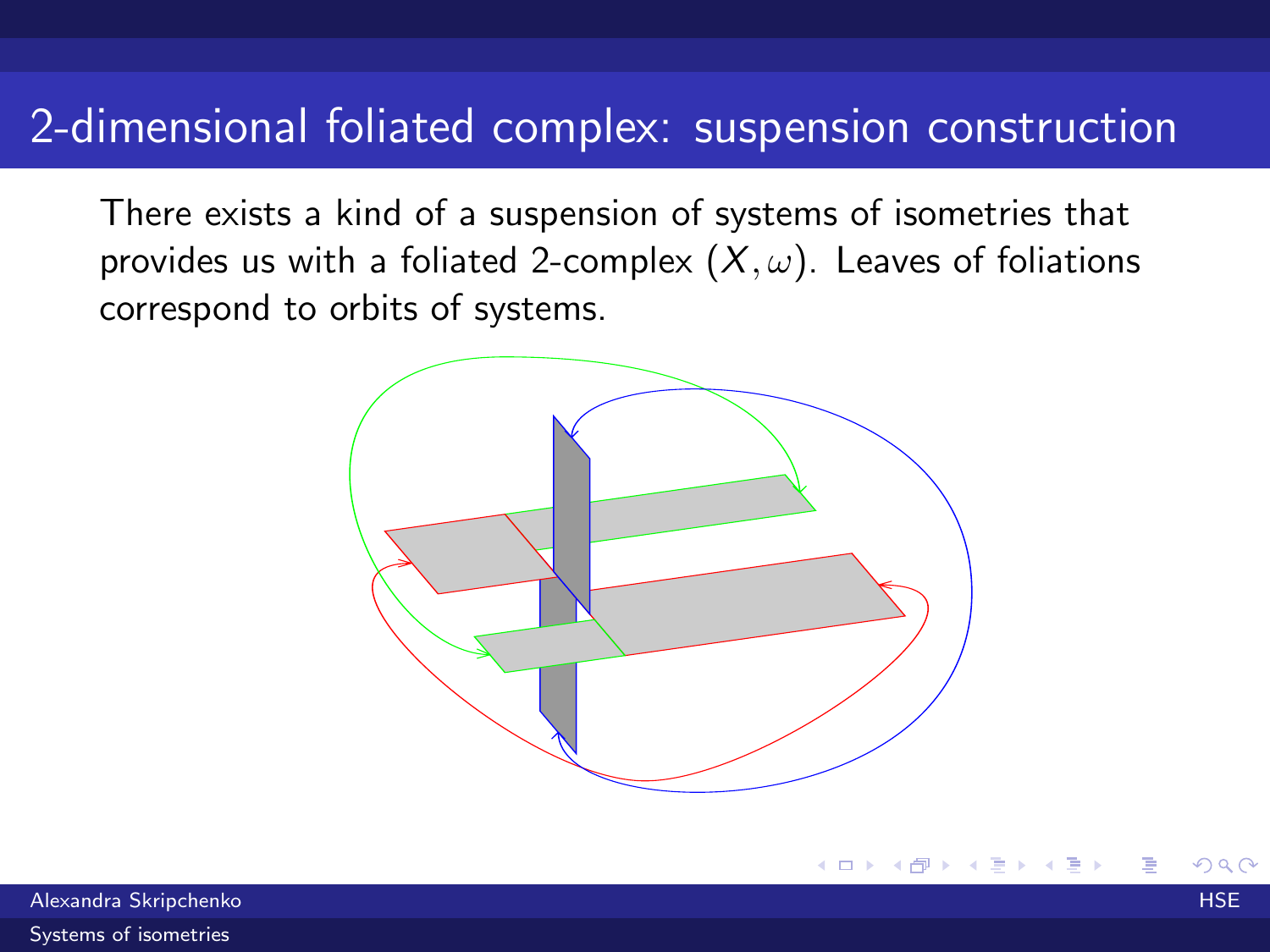## From systems of isometries to Novikov's problem



K ロ ▶ K 御 ▶ K 君 ▶ K 君 ▶  $299$ 活

Alexandra Skripchenko HSE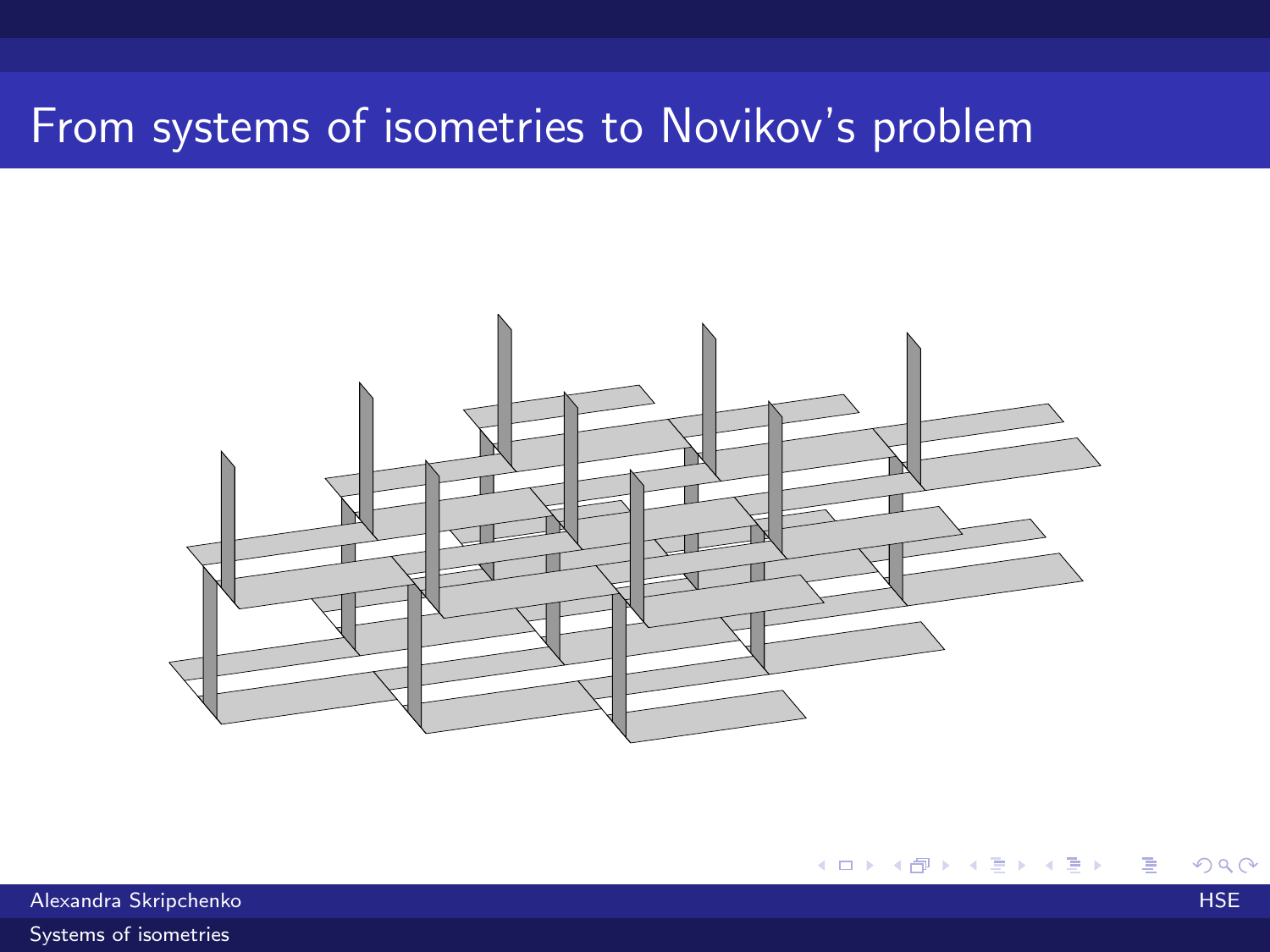### Rauzy induction: translation  $+$  reduction

We say that an system of isometry has a *hole* if there are some points in the support interval that are not covered by an interval from S. Rauzy induction stops when we obtain a hole.

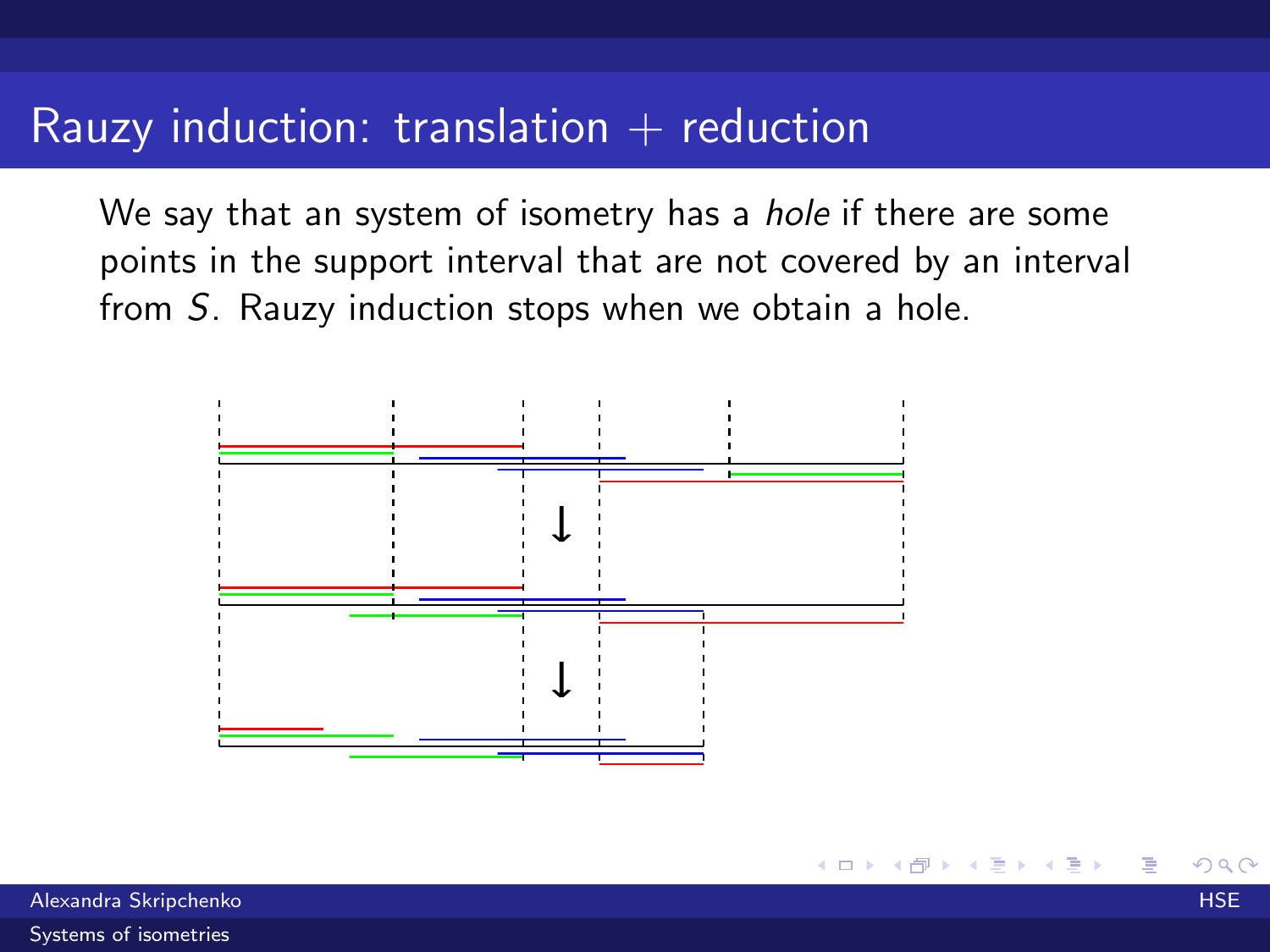Let us start from the easiest, two-dimensional case:  $D = [0, 1]$ , all  $A_i$  start in 0, all  $B_i$  end in 1.

- Triangle as a parameter space;
- **Matrix of Rauzy induction has many in common with fully** subtractive algorithm:  $\sqrt{ }$  $\overline{1}$ 1 1 1 0 1 0 0 0 1  $\setminus$  $\vert$  ;
- **Markov Partition (and therefore countable Markov shift);**
- Contracting and Bounded Distortion Properties.

メロメ メ都 メメ きょ メモメ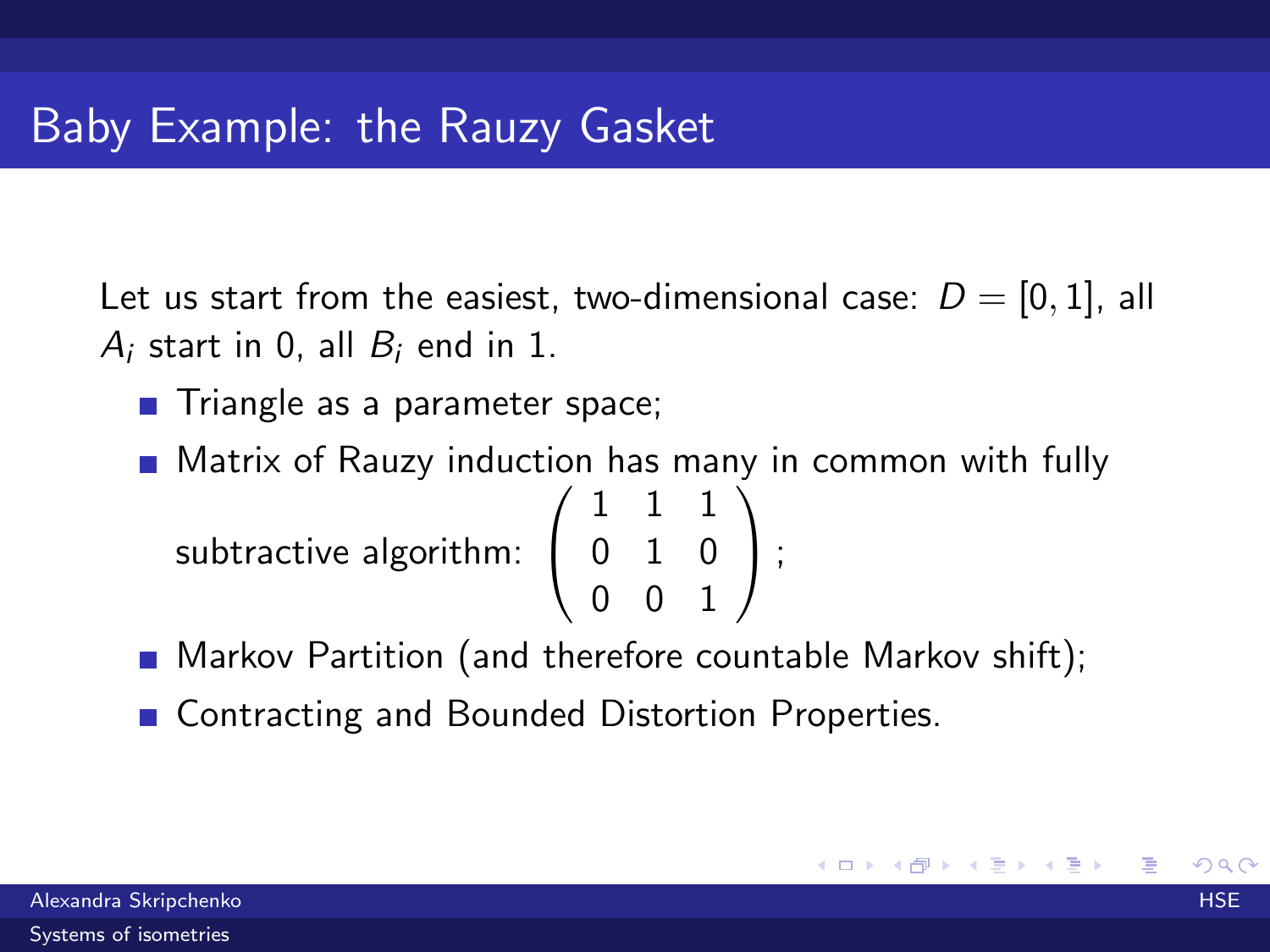## The Rauzy Gasket: Photo



Alexandra Skripchenko HSE (1999) - Alexandra Skripchenko HSE (1999) - Alexandra Skripchenko HSE (1999) - HSE ( [Systems of isometries](#page-0-0)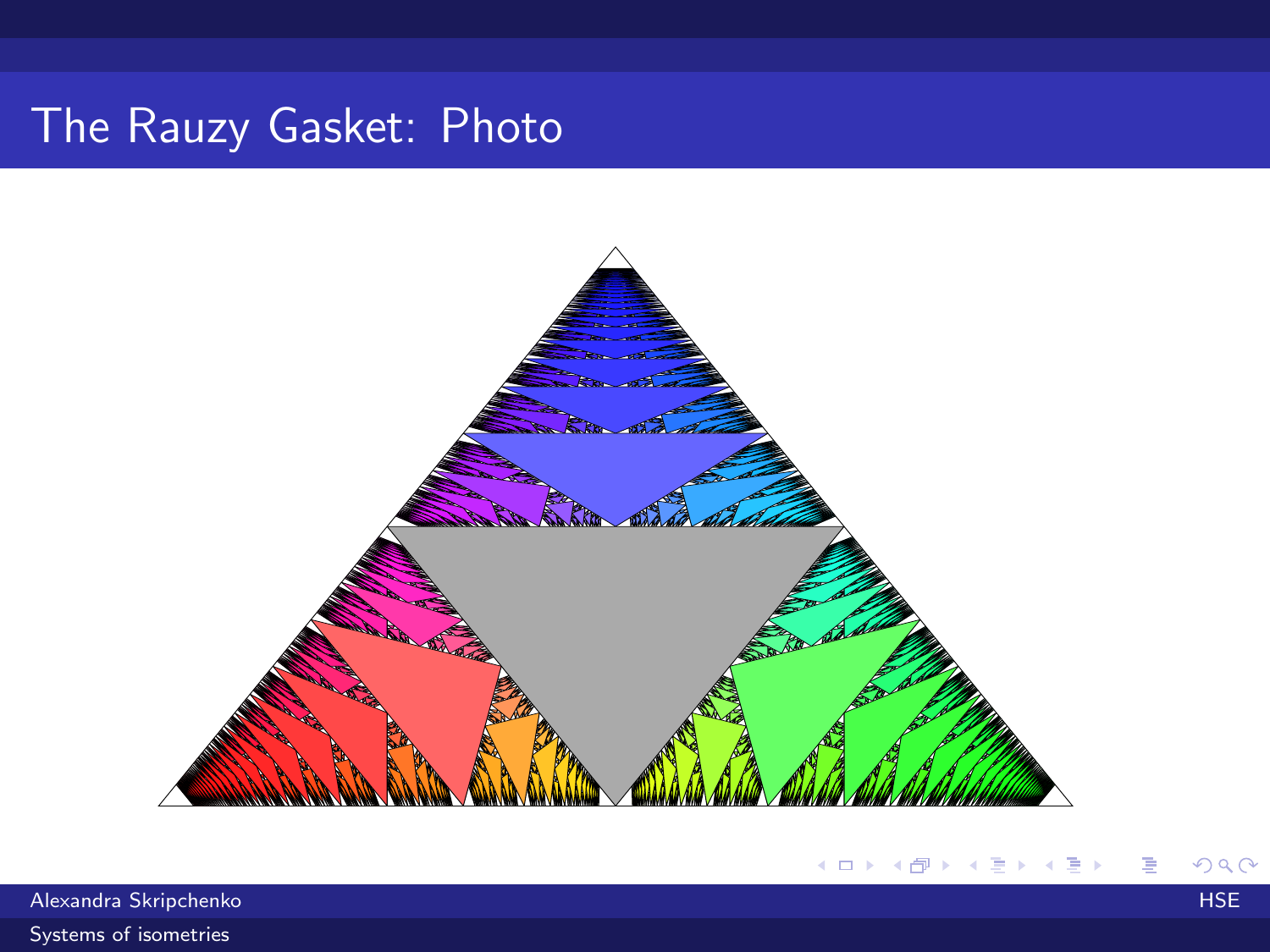### The Rauzy Gasket: Bio

- **Date of Birth**: 2011 (2008, 1993)
- Creators: P. Arnoux and S. Starosta
- **Motivation**: episturmian words, multidimensional fraction algorithms
- **Alternative origin:** 
	- I. Dynnikov and R. De Leo (3-dimensional topology: Novikov's problem);
	- G. Levitt (geometric group theory: pseudogroups of rotations);

メロト メ団 トメ ミトメ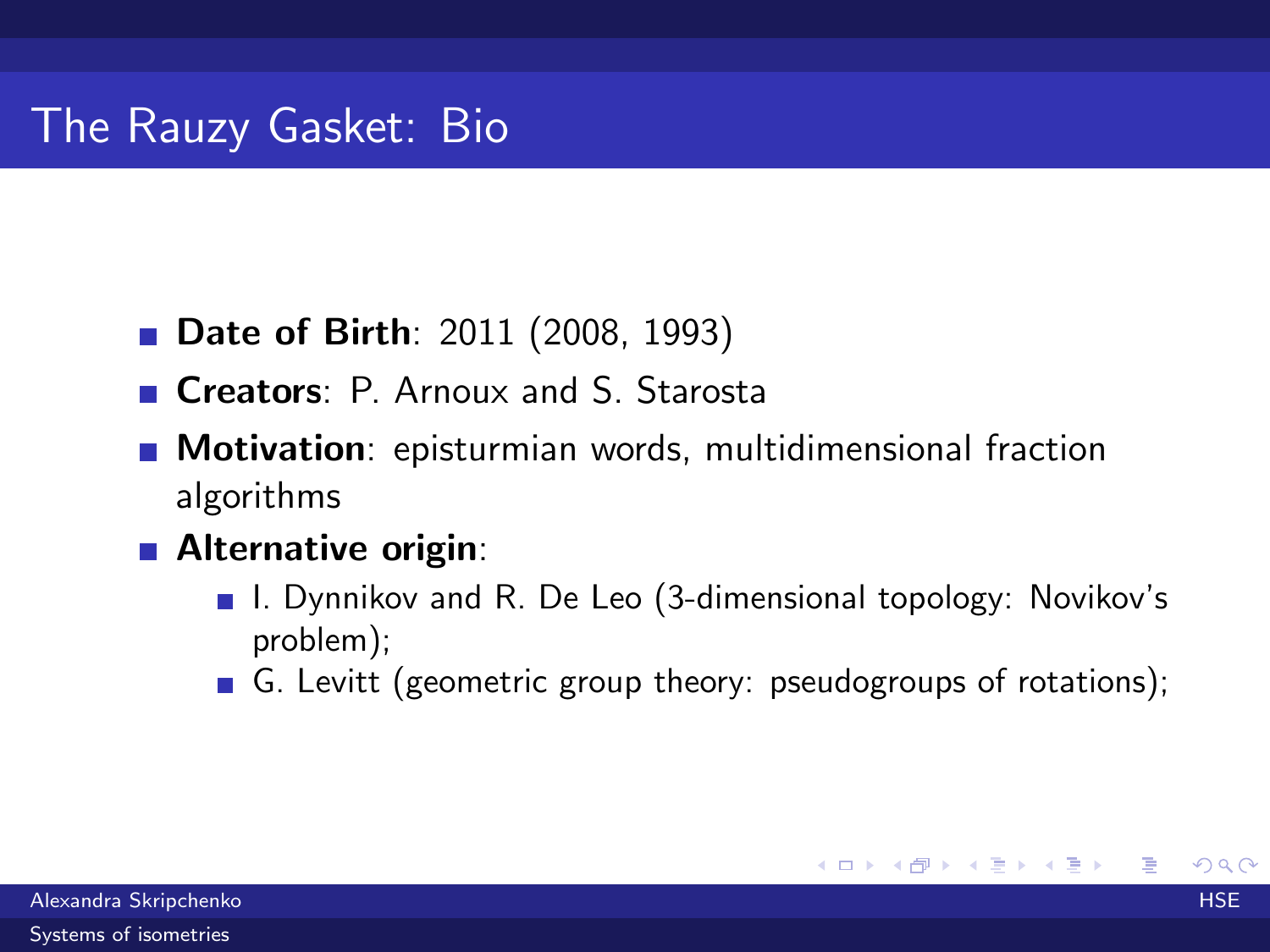# The Rauzy Gasket: Metric Characteristics

#### Theorem

(G. Levitt and J.-C. Yoccoz, I. Dynnikov and R. De Leo, P. Arnoux and S. Starosta): The Rauzy Gasket has zero Lebesgue measure.

Open question (P. Arnoux): What about Hausdorff dimension? Numerical estimations (I. Dynnikov and R. De Leo, 2008): between 1.7 and 1.8.

#### Theorem

(Artur Avila, Pascal Hubert and SS, 2013): The Hausdorff dimension of the Rauzy gasket is strictly less than 2.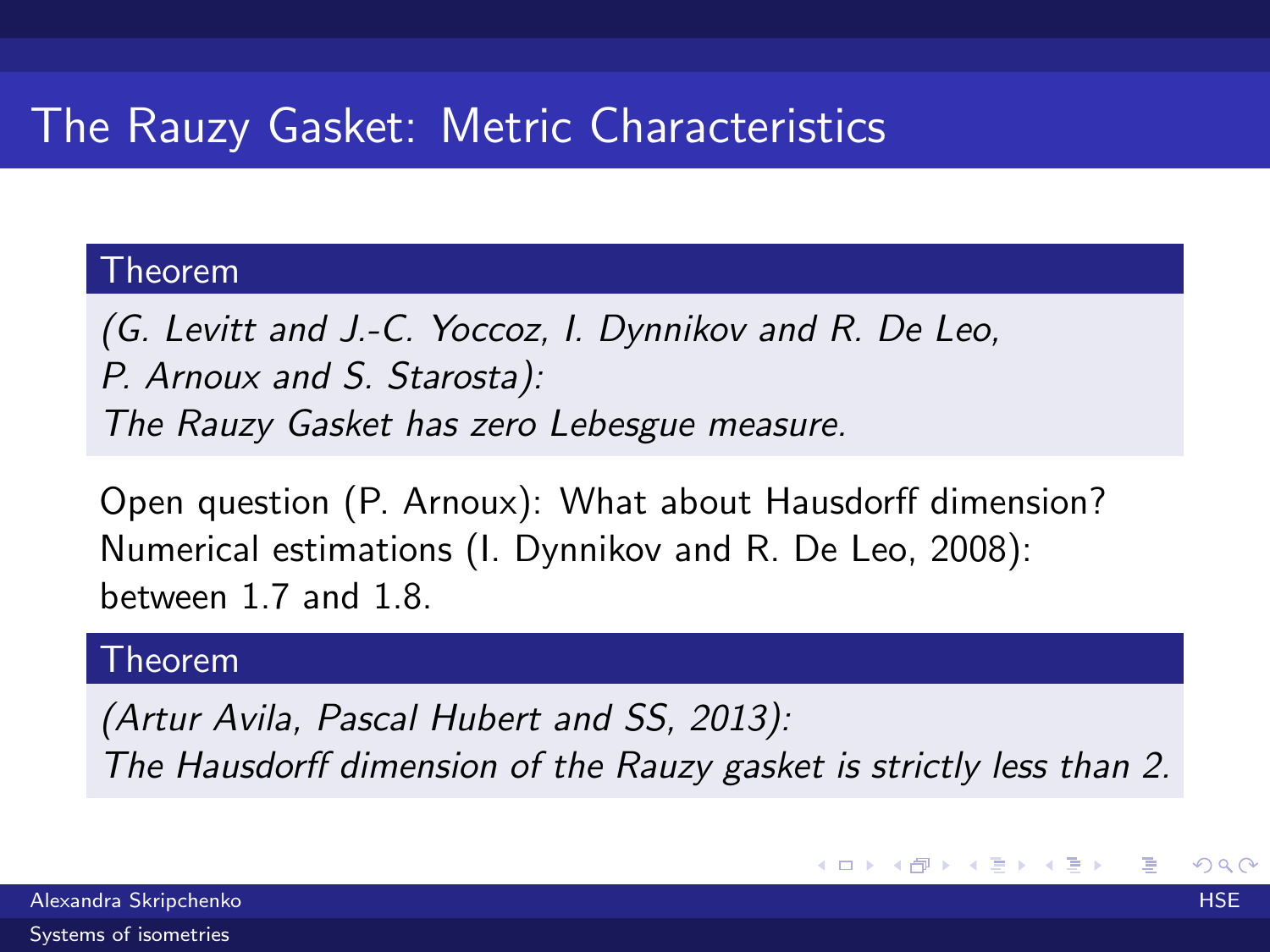### The Cocycle and the Roof Function

**Accelerated matrix A:** 

$$
\begin{pmatrix} n & 1 & n \\ 0 & 1 & 0 \\ 0 & 0 & 1 \end{pmatrix};
$$

 $\blacksquare$  Matrix of the cocycle B:

$$
\begin{pmatrix} 1 & 0 & 0 \\ n & 1 & 0 \\ n & 0 & 1 \end{pmatrix}
$$

 $\blacksquare$  the roof function: the first return time to the small simplex.

#### Theorem

The roof function r has exponential tails: there exists  $\sigma > 0$  such that  $\int_{\Delta} e^{\sigma r} d\mathsf{Leb} < \infty$ .

Alexandra Skripchenko HSE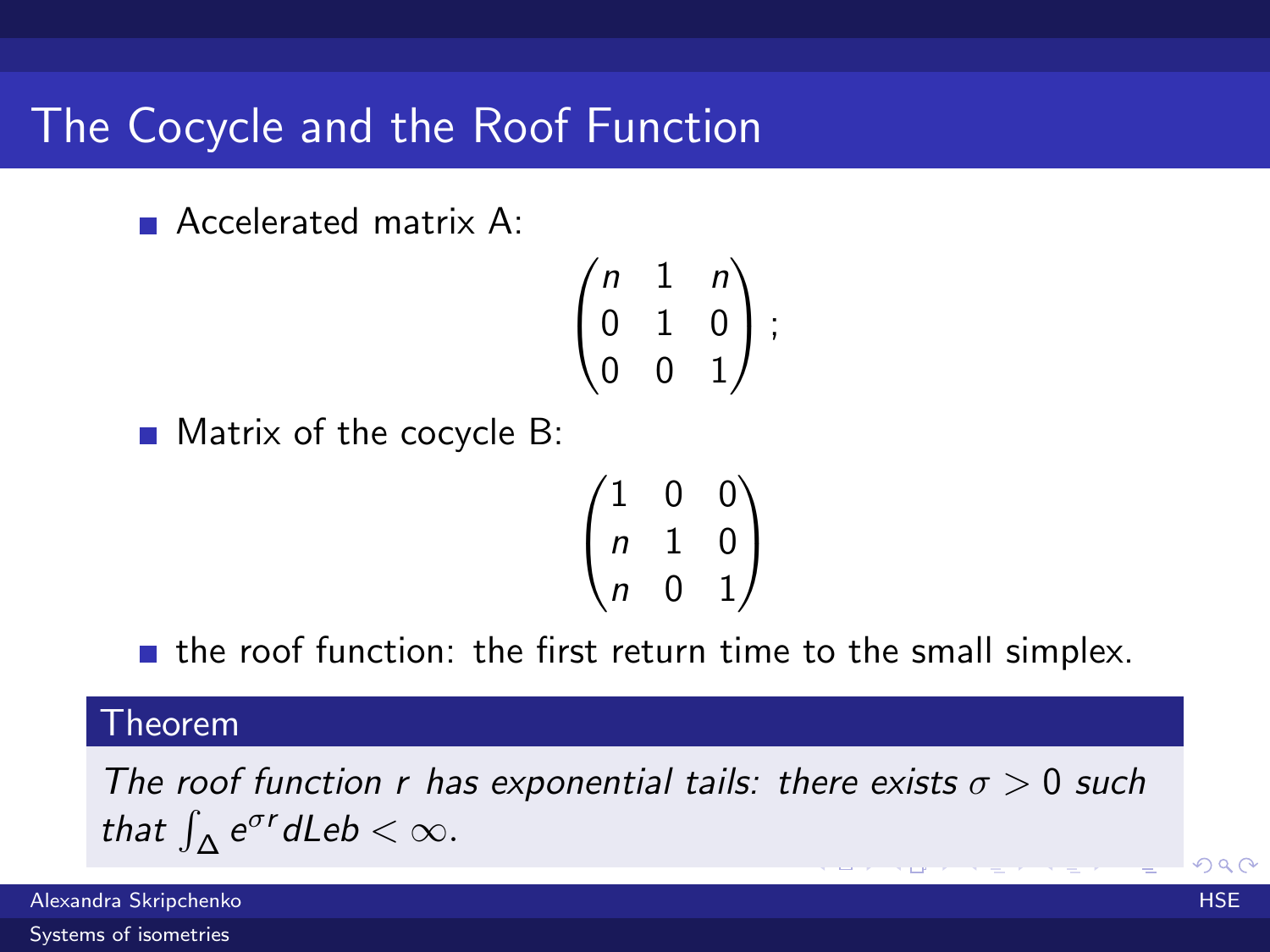### **Combinatorics**

The Rauzy graph illustrates that we work with a countable Markov shift:



Moreover, the shift is strongly recurrent (satisfies BIP property).

Alexandra Skripchenko HSE (HSE) – HSE (HSE) – HSE (HSE) – HSE (HSE) – HSE (HSE) – HSE (HSE) – HSE (HSE) – HSE

G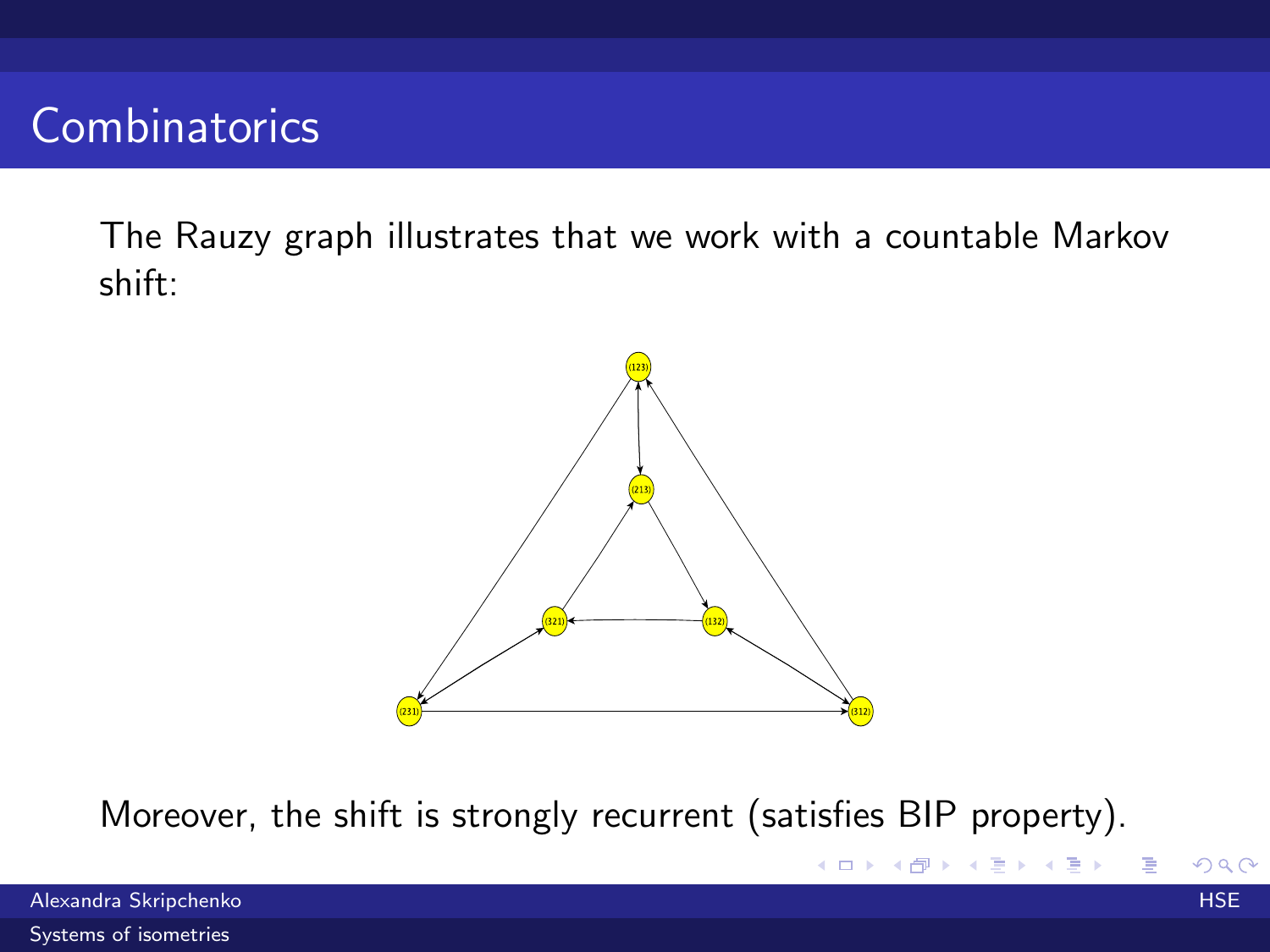#### Theorem (A. Avila - P. Hubert - SS, 2014)

There exists the measure of maximal entropy for the suspension flow of the Rauzy gasket, and this measure is unique.

The proof is based on thermodynamical formalism (O. Sarig' 2002).

Abramov's formula then gives us an invariant measure  $\mu$  for the Rauzy gasket.

メロメ メ都 メメ きょ メモメ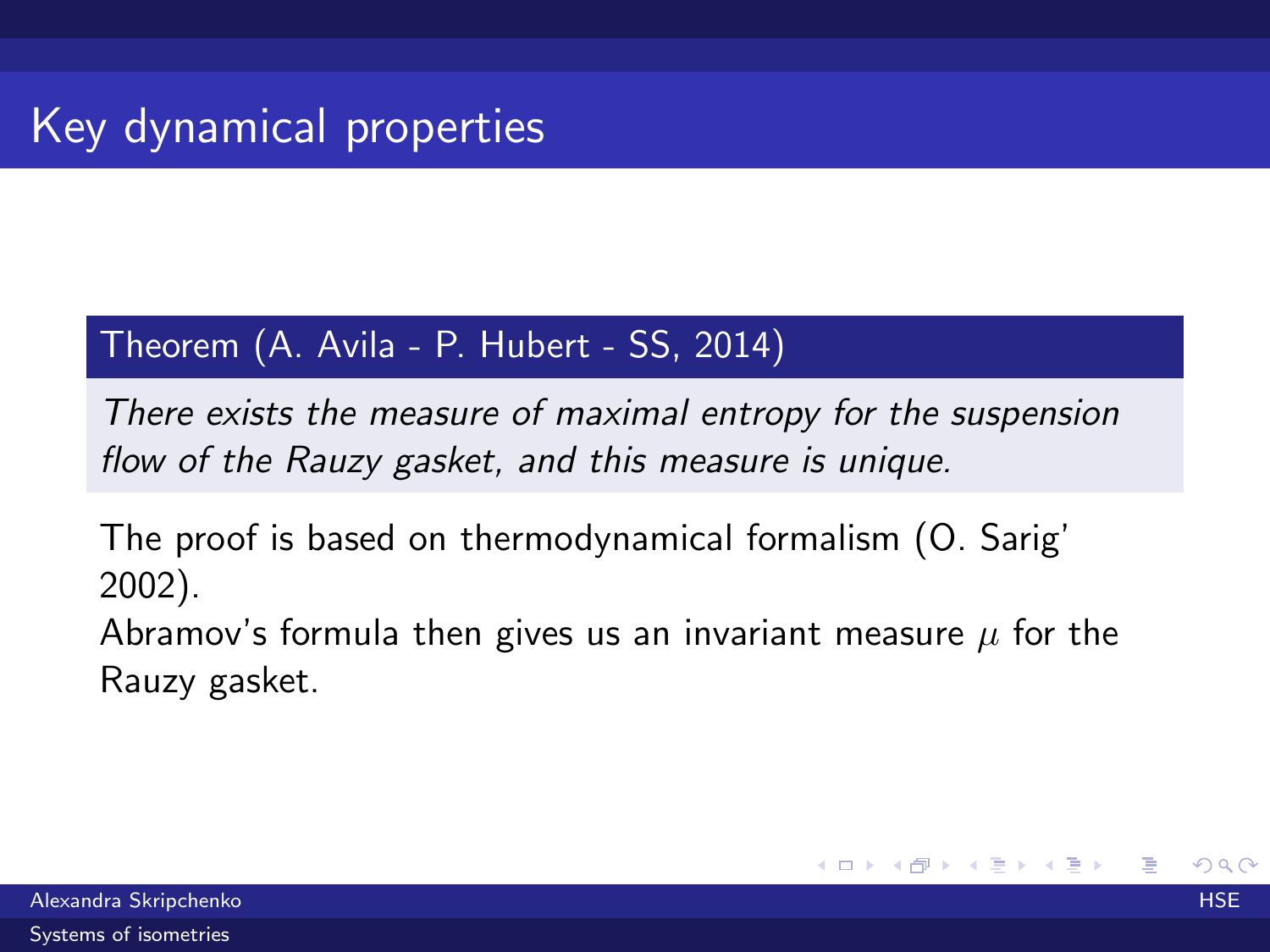### More subtle ergodic characteristics

#### Theorem (A. Avila - P. Hubert - SS, 2015)

Lyapunov spectrum of the cocycle described above is simple and Pisot.

#### Theorem (I. Dynnikov - P. Hubert - SS, 2016)

Almost all foliations associated with the Rauzy gasket are uniquely ergodic; however, non of them are weakly mixing.

So, systems of isometries are very similar to IET in some aspects and show completely opposite behavior - in some others.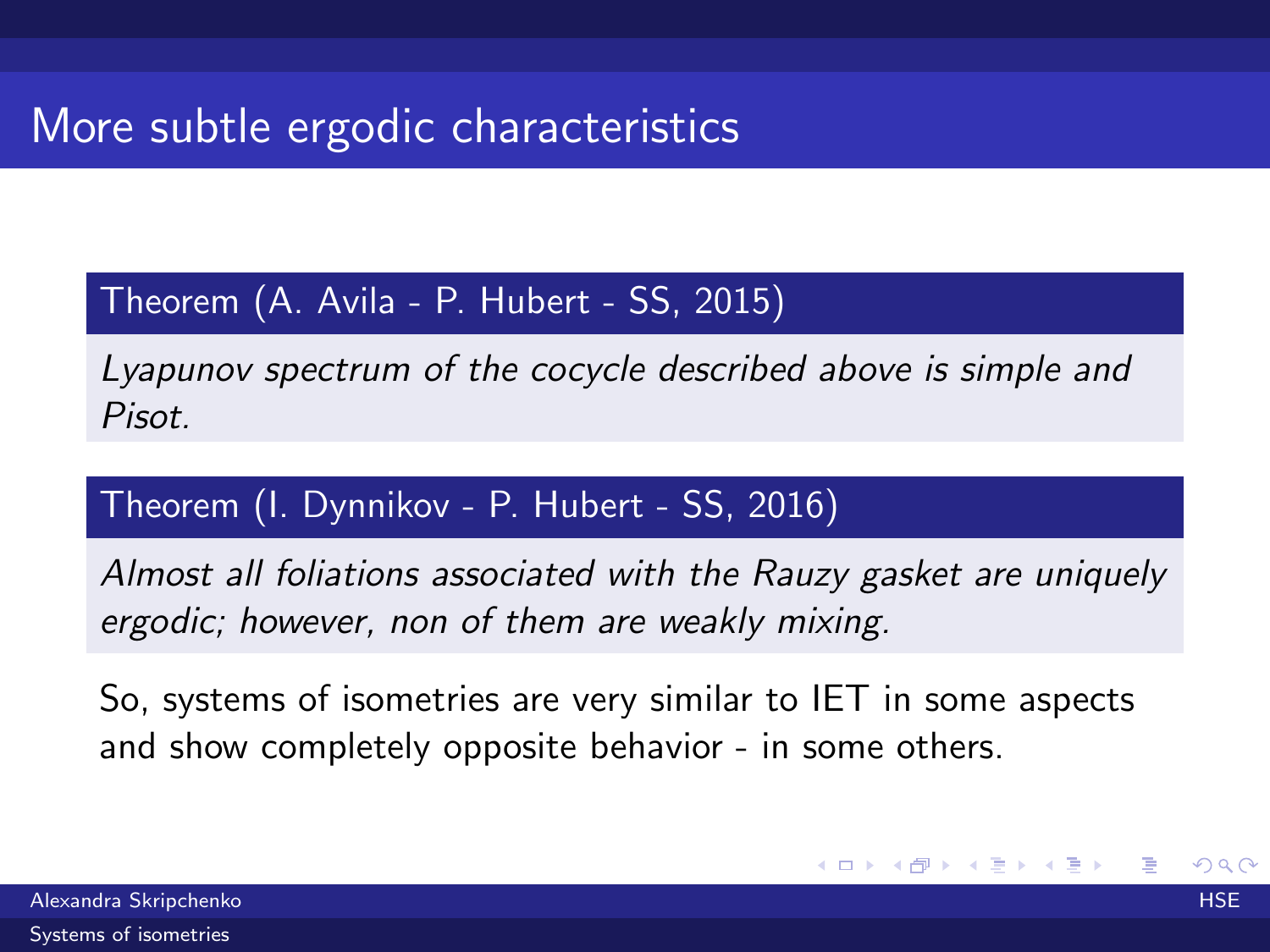#### Theorem (Artur Avila, Pascal Hubert and SS, 2014)

The diffusion rate of the trajectories for almost all chaotic regimes (with respect to the measure  $\mu$ ) that correspond to the Rauzy gasket is strictly between  $\frac{1}{2}$  and  $1$  :

$$
\frac{1}{2}<\limsup_{t\to\infty}\frac{\log d(x,x_t)}{\log t}<1,
$$

where  $d(x, y)$  is the standard distance between points x and y on the plane.

Alexandra Skripchenko HSE [Systems of isometries](#page-0-0)

メロメ メ都 メメ きょ メモメ